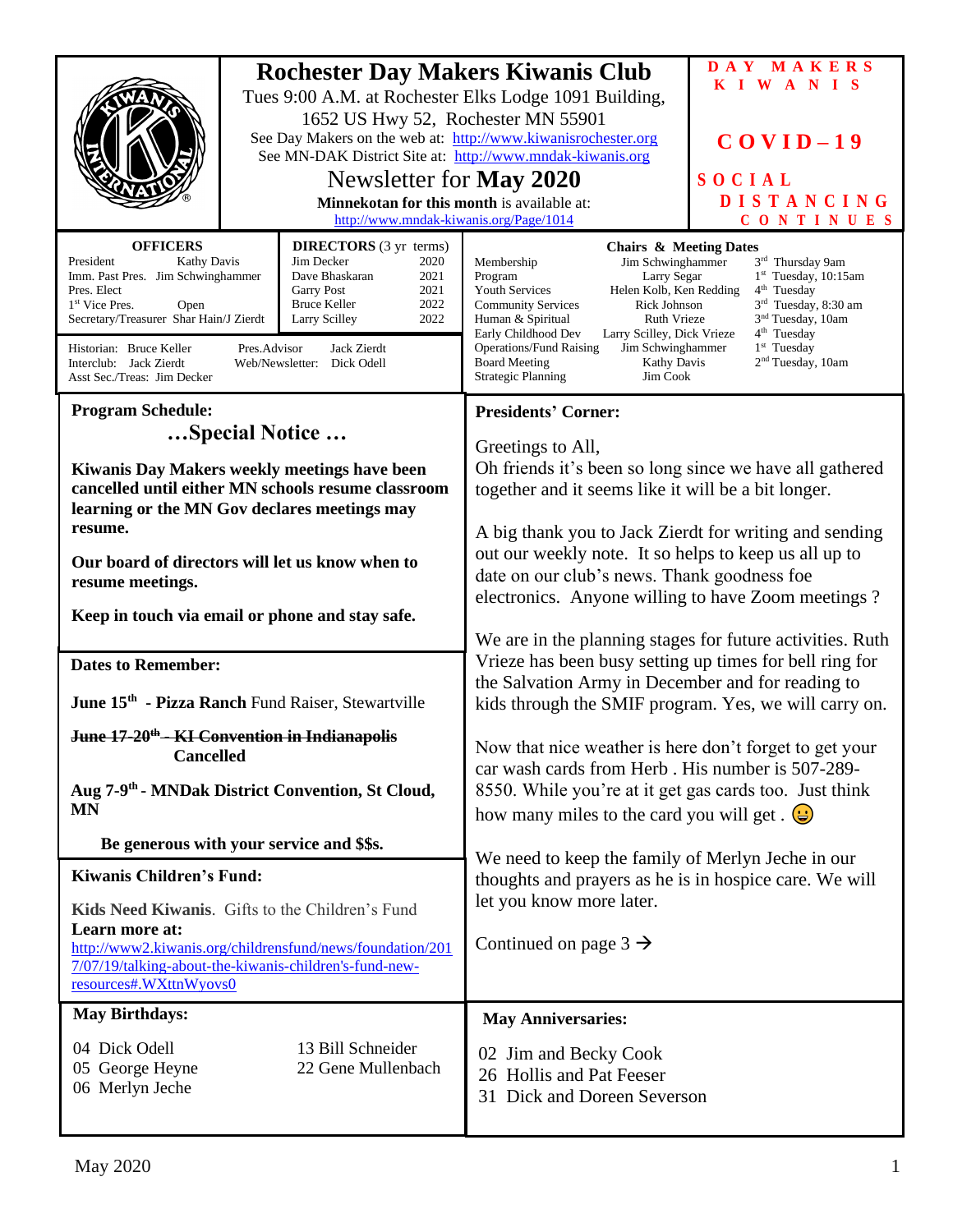| <b>Treasurer's Report - 04/30/2020:</b>                                                                                                                                                                                                                                                                                                                                                                                                                                             |                                                                                                                                                                              | <b>Secretary Report:</b><br><b>Highlights</b>                                                                                                                                                                                                                                                                                                                                                                                                                                                                                                                                                                                                                                                                                             |  |  |
|-------------------------------------------------------------------------------------------------------------------------------------------------------------------------------------------------------------------------------------------------------------------------------------------------------------------------------------------------------------------------------------------------------------------------------------------------------------------------------------|------------------------------------------------------------------------------------------------------------------------------------------------------------------------------|-------------------------------------------------------------------------------------------------------------------------------------------------------------------------------------------------------------------------------------------------------------------------------------------------------------------------------------------------------------------------------------------------------------------------------------------------------------------------------------------------------------------------------------------------------------------------------------------------------------------------------------------------------------------------------------------------------------------------------------------|--|--|
| <b>Bank Balance 04/30/2020:</b><br><b>Administrative Account:</b><br>Service Account:<br><b>Charitable Account:</b>                                                                                                                                                                                                                                                                                                                                                                 | \$22,036.36<br>5,792.47<br>S.<br>\$10,909.06<br>5,334.83<br>\$.                                                                                                              | No Kiwanis Rochester Day Makers meetings were held in<br>April, so there is no Board Meeting Secretary's Report.                                                                                                                                                                                                                                                                                                                                                                                                                                                                                                                                                                                                                          |  |  |
| <b>K Dollars Collected:</b><br><b>AS OF APRIL 30, 2020</b>                                                                                                                                                                                                                                                                                                                                                                                                                          | 635.00                                                                                                                                                                       |                                                                                                                                                                                                                                                                                                                                                                                                                                                                                                                                                                                                                                                                                                                                           |  |  |
|                                                                                                                                                                                                                                                                                                                                                                                                                                                                                     | <b>Jack Zierdt</b> , Treasurer                                                                                                                                               |                                                                                                                                                                                                                                                                                                                                                                                                                                                                                                                                                                                                                                                                                                                                           |  |  |
| <b>Junior High School Advance Placement Math Test:</b>                                                                                                                                                                                                                                                                                                                                                                                                                              |                                                                                                                                                                              |                                                                                                                                                                                                                                                                                                                                                                                                                                                                                                                                                                                                                                                                                                                                           |  |  |
| How would you score? This is your "Shelter-In-Place" Distance Learning "homework".                                                                                                                                                                                                                                                                                                                                                                                                  |                                                                                                                                                                              |                                                                                                                                                                                                                                                                                                                                                                                                                                                                                                                                                                                                                                                                                                                                           |  |  |
| This is the first two pages of the 1990 JHS Advanced Placement Math test, you get 20 minutes.                                                                                                                                                                                                                                                                                                                                                                                       |                                                                                                                                                                              |                                                                                                                                                                                                                                                                                                                                                                                                                                                                                                                                                                                                                                                                                                                                           |  |  |
| 6th AJHSME 1990                                                                                                                                                                                                                                                                                                                                                                                                                                                                     | $\overline{2}$                                                                                                                                                               | 3<br>6th AJHSME 1990                                                                                                                                                                                                                                                                                                                                                                                                                                                                                                                                                                                                                                                                                                                      |  |  |
| 1. What is the smallest sum of two 3-digit numbers that can be obtained<br>by placing each of the six digits 4,5,6,7,8,9 in one of the six boxes in this<br>addition problem?<br>A) 947 B) 1037 C) 1047 D) 1056 E) 1245<br>2. Which digit of .12345, when changed to 9, gives the largest number?<br>A) 1 B) 2<br>$C)$ 3<br>$D)$ 4<br>$E)$ 5<br>3. What fraction of the square is shaded?<br>A) $\frac{1}{3}$ B) $\frac{2}{5}$ C) $\frac{5}{12}$ D) $\frac{3}{7}$ (E) $\frac{1}{2}$ |                                                                                                                                                                              | 9. The grading scale shown is used at Jones Junior<br>A: 93 -100<br>High. The fifteen scores in Mr. Freeman's class<br>were: 89, 72, 54, 97, 77, 92, 85, 74, 75,<br>B: 85 - 92<br>63, 84, 78, 71, 80, 90.<br>$C: 75 - 84$<br>$D: 70 - 74$<br>In Mr. Freeman's class, what percent of the<br>$F: 0 - 69$<br>students received a grade of C?<br>D) $33\frac{1}{2}\%$<br>E) 40%<br>C) 30%<br>A) $20\%$ B) $25\%$<br>10. On this monthly calendar, the date<br>Tues. Wed. Thurs. Fri. Sat.<br>behind one of the letters is added to the<br>date behind C. If this sum equals the<br>$\mathsf{C}$<br>sum of the dates behind A and B, then<br>A<br>the letter is<br>$\Omega$<br>A) $P$ B) Q C) R D) S E) T<br>B<br>P<br>$\mathsf{R}$<br>S<br>Т |  |  |
| 4. Which of the following could not be the unit's digit [one's digit] of the square<br>of a whole number?                                                                                                                                                                                                                                                                                                                                                                           |                                                                                                                                                                              |                                                                                                                                                                                                                                                                                                                                                                                                                                                                                                                                                                                                                                                                                                                                           |  |  |
| A)1<br>$B)$ 4<br>C) 5<br>D) 6<br>5. Which of the following is closest to the product (.48017)(.48017)(.48017)?<br>A) 0.011 B) 0.110 C) 1.10<br>$D)$ 11.0<br>6. Which of these five numbers is the largest?                                                                                                                                                                                                                                                                          | E)8<br>$E)$ 110                                                                                                                                                              | 11. The numbers on the faces of this cube are<br>consecutive whole numbers. The sums of the two<br>14<br>numbers on each of the three pairs of opposite faces<br>are equal. The sum of the six numbers on this cube is<br>11<br>15<br>A) 75<br>B) 76<br>$C)$ 78<br>D) 80<br>E) 81                                                                                                                                                                                                                                                                                                                                                                                                                                                         |  |  |
| A) $13579 + \frac{1}{2468}$ B) $13579 - \frac{1}{2468}$                                                                                                                                                                                                                                                                                                                                                                                                                             | C) 13579 $\times \frac{1}{2468}$                                                                                                                                             | 12. There are twenty-four 4-digit whole numbers that use each of the four digits<br>2, 4, 5, and 7 exactly once. Listed in numerical order from smallest to<br>largest, the number in the 17th position in the list is                                                                                                                                                                                                                                                                                                                                                                                                                                                                                                                    |  |  |
| D) 13579 $\div \frac{1}{2468}$<br>E) 13579.2468                                                                                                                                                                                                                                                                                                                                                                                                                                     |                                                                                                                                                                              | A) 4527<br>B) 5724<br>C) 5742<br>D) 7245<br>E) 7524                                                                                                                                                                                                                                                                                                                                                                                                                                                                                                                                                                                                                                                                                       |  |  |
| 7. When three different numbers from the set $(-3, -2, -1, 4, 5)$ are multiplied,<br>the largest possible product is                                                                                                                                                                                                                                                                                                                                                                |                                                                                                                                                                              | 13. One proposal for new postage rates for a letter was $30\mathit{\varphi}$ for the first ounce and<br>22¢ for each additional ounce (or fraction of an ounce). The postage for a letter<br>weighing 4.5 ounces was                                                                                                                                                                                                                                                                                                                                                                                                                                                                                                                      |  |  |
| A) 10<br>$B)$ 20<br>$C)$ 30<br>D) 40                                                                                                                                                                                                                                                                                                                                                                                                                                                | $E)$ 60                                                                                                                                                                      | A) $96¢$<br>B) \$1.07<br>$(C)$ \$1.18<br>D) \$1.20<br>E) \$1.40                                                                                                                                                                                                                                                                                                                                                                                                                                                                                                                                                                                                                                                                           |  |  |
| 8. A dress originally priced at \$80 was put on sale at 25% off. If 10% tax was<br>added to the sale price, then the total selling price of the dress was                                                                                                                                                                                                                                                                                                                           | 14. A bag contains only blue balls and green balls. There are 6 blue balls. If the<br>probability of drawing a blue ball at random from this bag is $\frac{1}{4}$ , then the |                                                                                                                                                                                                                                                                                                                                                                                                                                                                                                                                                                                                                                                                                                                                           |  |  |
| A) \$45<br>B) \$52<br>$C)$ \$54<br>D) \$66                                                                                                                                                                                                                                                                                                                                                                                                                                          | E) \$68                                                                                                                                                                      | number of green balls in the bag is<br>A) 12<br><b>B</b> ) 18<br>$C)$ 24<br>$D)$ 30<br>$E)$ 36                                                                                                                                                                                                                                                                                                                                                                                                                                                                                                                                                                                                                                            |  |  |
| You will notice that I have already circled my answers, if you arrive at different answers and you wish to call me with<br>your solutions  feel free to call.<br>Next month I will publish the last 2 pages that have the tougher questions  Good luck.                                                                                                                                                                                                                             |                                                                                                                                                                              |                                                                                                                                                                                                                                                                                                                                                                                                                                                                                                                                                                                                                                                                                                                                           |  |  |

**Dick Odell**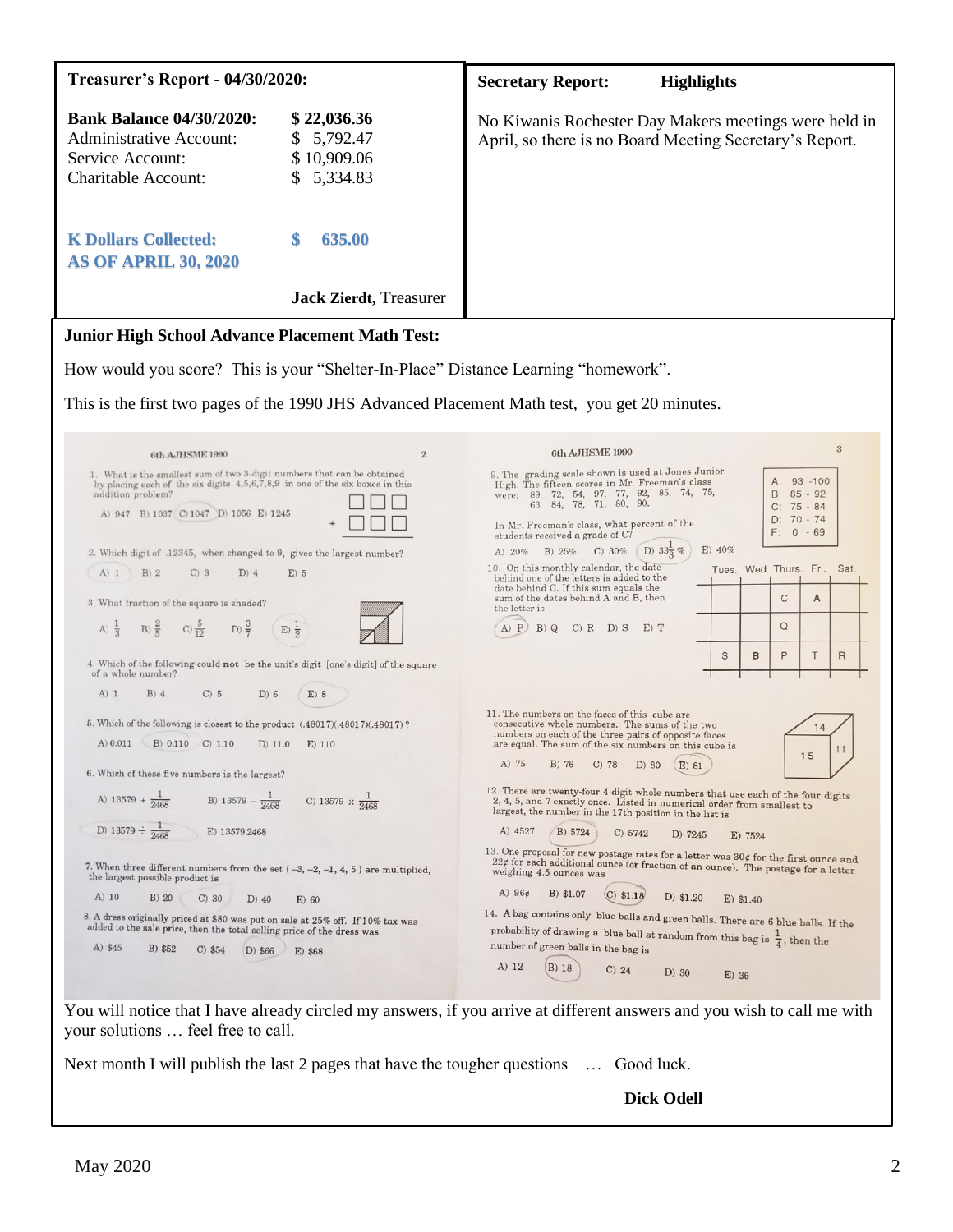# **Kiwanis Day Makers Club Dues:**

April was the beginning of the third quarter of the Kiwanis year. Therefore, the third quarter (April-May-June) dues are now payable. Please send your check for the third quarter dues to Jack.

Some of you still owe for the second quarter of the Kiwanis year so please send those dues in as well. If you aren't sure if you paid your second quarter dues, please feel free to contact Jack.

Thank you to those that have sent in your dues since I mentioned it in last week's informational notes.

The dues are as follows: Regular Membership \$45.00 @quarter; Spouse Membership \$25.00 @quarter and Life Membership \$35.00 @quarter.

And do not worry, Social Distancing may be maintained for home deliveries….



**Jack Zierdt** DM Treasurer

### **Social Distancing Maintained:**

Deedee Odell acquires Rochester Music Guild coupons for Sergants Nursery from Ella VanLaningham… a "win-win" situation.



**Dick Odell**

### **Community Service Committee:**

The committee did not meet in March, April and it appears May is also questionable. Most of our volunteer activities, as everyone knows, have either been postponed or cancelled.

This included several appreciation dinners. A Litter Bit Better was scheduled to occur this week and into early May and because of the shutdown I didn't put in for our group to participate. I do not know if they are rescheduling.

Although most activities are in limbo at the present, there are a couple which you can still take part. The Bear Creek Trail and Quarry Hill offer opportunities to pick up litter and maintain social distancing.

Also, I see that Meals on Wheels still is operating.

In any case be safe, and we look forward to when we can once again meet.

**Rick Johnson**

# **Presidents Corner: Continued from page 1**

As was mentioned in your weekly note that more than likely we will not be meeting until June. I have know idea when the Elks Club will be open and we can resume our meetings. Until then here is a quote I had posted in my classroom and is still hanging on my refrigerator.

"Life is not the way it's suppose to be. It's the way it is. The way you cope with it is what makes the difference.

Take Care.

**Kathy Davis** Day Maker, president